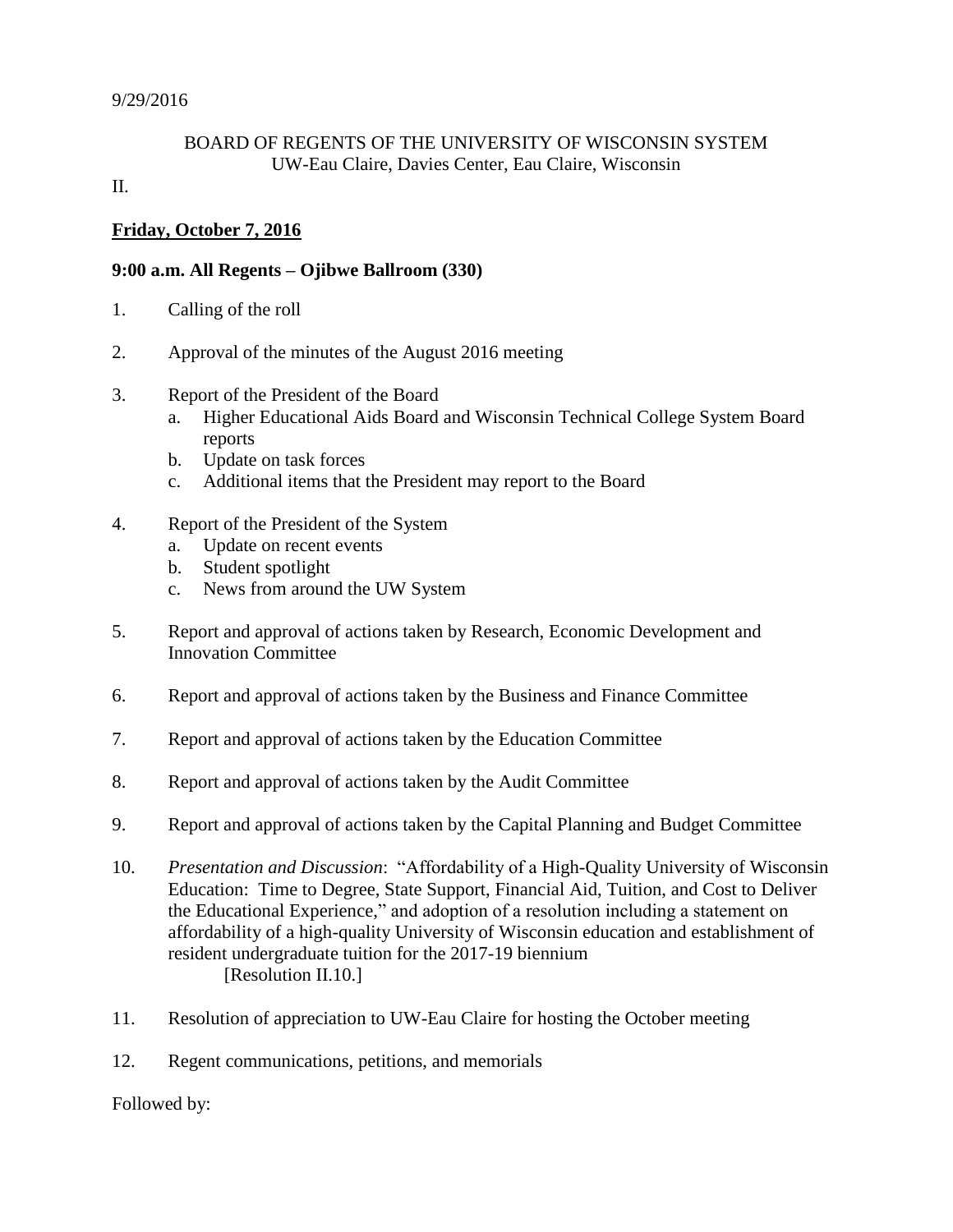# **All Regents – Menominee Room (320F)**

#### 13. Closed Session

Move into closed session to: (a) confer with legal counsel regarding pending or potential litigation, as permitted by s. 19.85(1)(g), Wis. Stats.; and (b) consider annual personnel evaluations, as permitted by s.  $19.85(1)(c)$ , Wis. Stats.

## Adjourn

*The closed session agenda may be considered during any recess in the regular meeting agenda on Thursday or Friday.*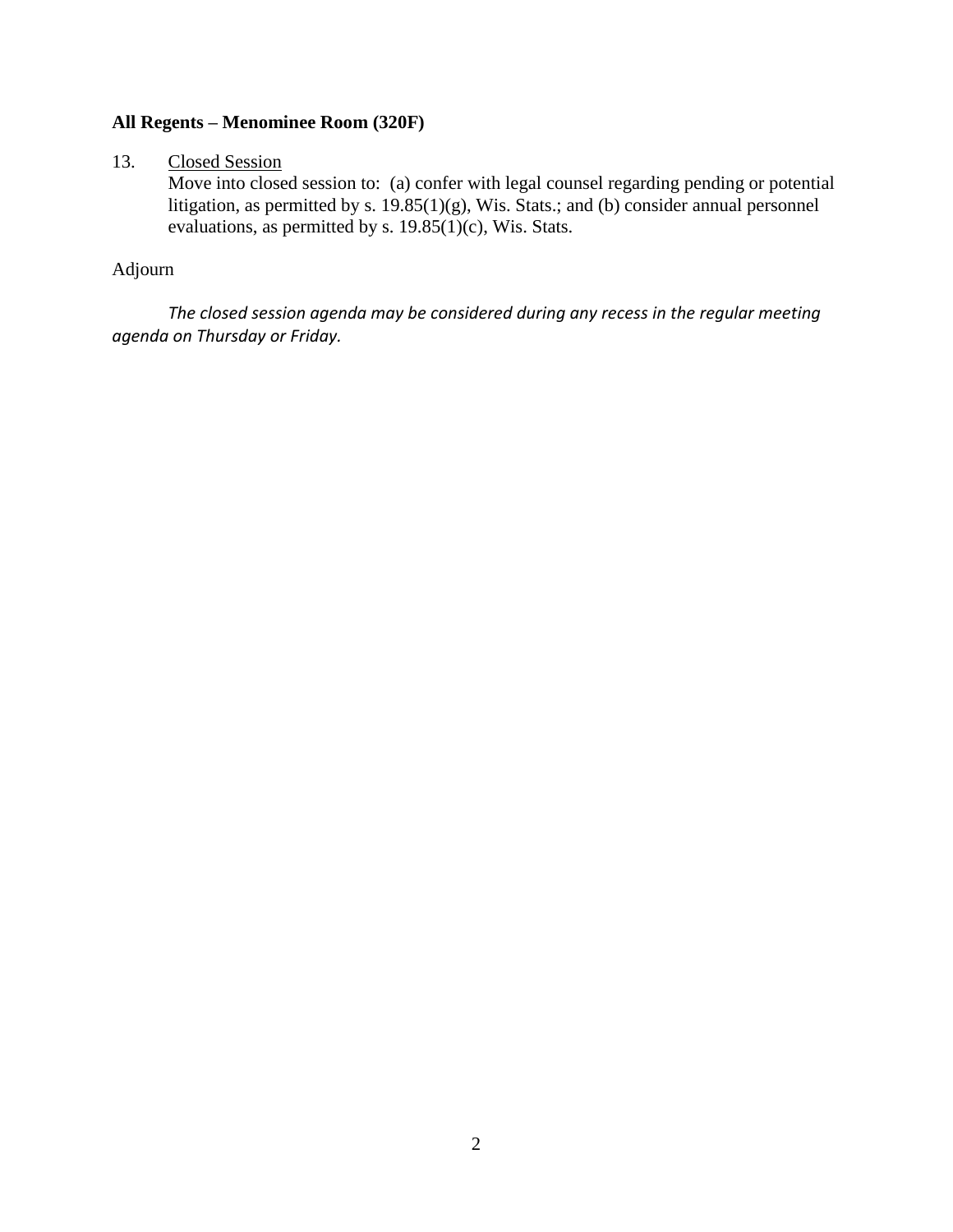Statement on Affordability of a High-Quality University of Wisconsin Education and Establishment of Resident Undergraduate Tuition for the 2017-19 Biennium

#### BOARD OF REGENTS OF THE UNIVERSITY OF WISCONSIN SYSTEM

Resolution II.10.

WHEREAS the Board of Regents affirms that the University of Wisconsin System is dedicated to providing an affordable, high-quality education for its students; and

WHEREAS affordability is influenced by the five key elements of time to degree, state support, financial aid, tuition, and cost to deliver the educational experience; and

WHEREAS the University of Wisconsin System is reducing time to degree by providing additional opportunities for high school students to complete college coursework, enhancing advising for UW students, and expanding seamless transfer opportunities; and

WHEREAS in August 2016 the Board of Regents and the University of Wisconsin System requested a reasonable increase in state General Purpose Revenue for the 2017-19 biennium to address the state's workforce and educational needs, as guided by the *2020FWD* strategic framework; and

WHEREAS, to better serve eligible UW System students, in June 2016 the Board of Regents approved a request for an increase in state financial aid funding to be included in the Higher Educational Aids Board budget; and

WHEREAS the University of Wisconsin System continues to address the cost to deliver the educational experience by creating operational efficiencies through standardizing, consolidating, and streamlining operations, as expressed in the Commitment to Operational Reform and Effectiveness (CORE) initiative; and

WHEREAS the Board of Regents recognizes that tuition is an important factor in maintaining affordability and would like to provide Wisconsin citizens with a fifth year of flat tuition for resident undergraduates in 2017-18; and

WHEREAS, ultimately, a high-quality education can only be delivered in a timely manner if tuition keeps pace with the cost of living;

BE IT THEREFORE RESOLVED that the Board of Regents approves a zero-percent increase in resident undergraduate tuition for the 2017-18 academic year and an increase of no more than the rate of the Consumer Price Index in 2018-19; and

BE IT FURTHER RESOLVED that the Board of Regents takes this action in the interest of maintaining a high-quality educational experience for UW System students, of giving Wisconsin students and their families the ability to plan ahead, and of promoting affordability.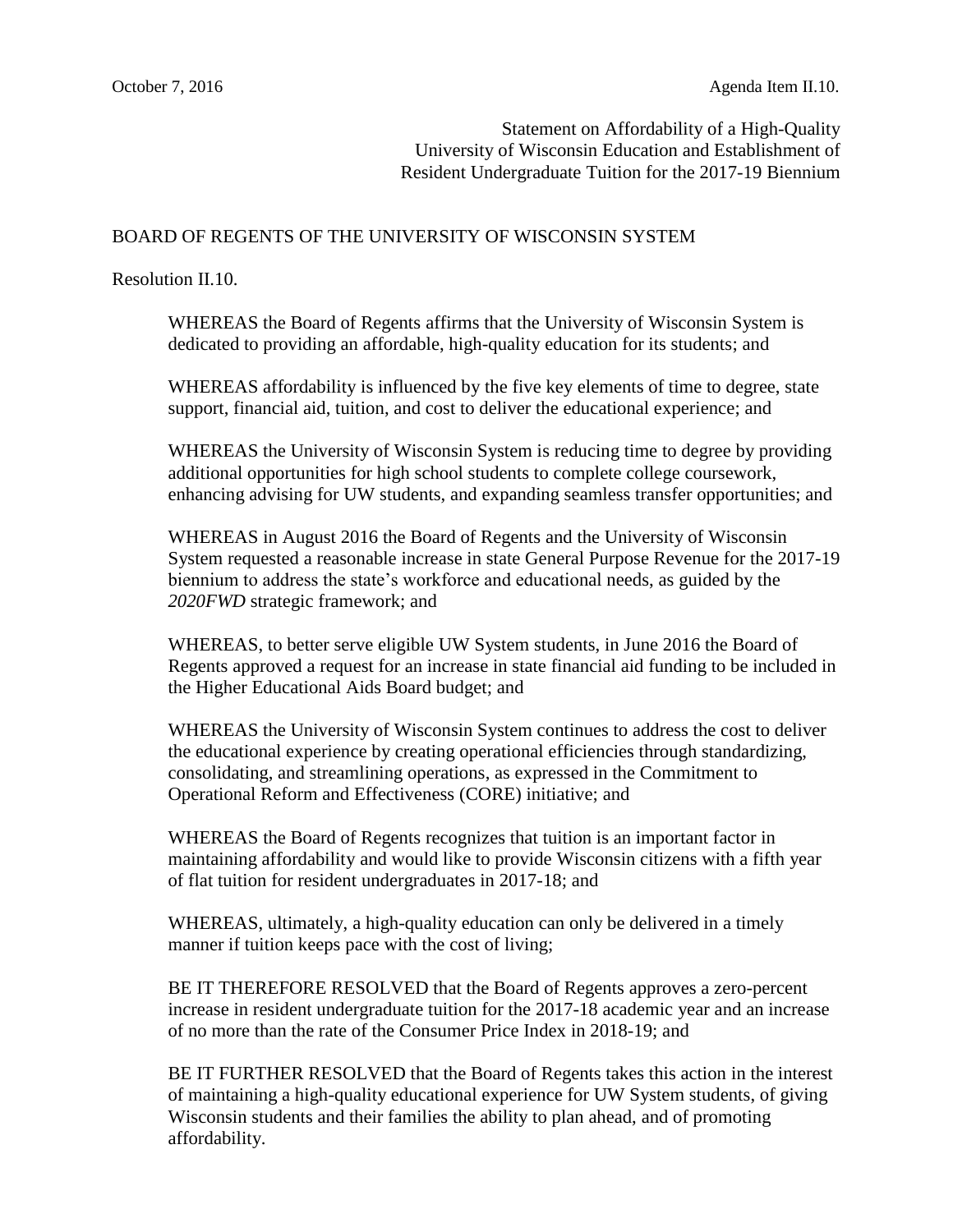### **AFFORDABILITY OF A HIGH-QUALITY UNIVERSITY OF WISCONSIN EDUCATION**

### **BACKGROUND**

As part of the University of Wisconsin System's longstanding commitment to providing a quality higher education experience that is both accessible and affordable, the University is addressing the five primary components of college affordability: (1) time to degree, (2) state support, (3) financial aid, (4) tuition, and (5) operating efficiencies. This comprehensive approach is key to achieving the results outlined in the UW System's [2020](https://www.wisconsin.edu/2020FWD/)*FWD* strategic framework.

The speed at which students graduate is the most important factor in college affordability. The sooner students complete school and enter the workforce, the sooner they are earning salaries. The UW System is currently in the fourth year of a resident undergraduate tuition freeze in accordance with the state's last two biennial budgets. That freeze, combined with flat financial aid and cuts in state funding, are producing increased class size and fewer classes, as well as potential harm to the student experience.

State General Program Revenue (GPR) support for the UW System is currently the lowest it has been in the UW System's 40-years-plus history, when adjusted for inflation. In August 2016, the Board of Regents and the University of Wisconsin System approved a request for \$42.5 million in state GPR for the 2017-19 biennium to fund new initiatives that address the state's workforce and educational needs as outlined in the 2020*FWD* framework.

For students seeking financial aid, the average Wisconsin Grant award amount has fallen from \$2,161 to \$1,773, reflecting an increase in the number of students who need financial aid. State funding for the Wisconsin Grant Program, the state's largest financial aid program for students attending UW institutions, has remained flat at \$58.3 million since the 2010-11 academic year.

In June 2016, the Board of Regents recommended increasing state funding for financial aid by \$19,152,300 for the 2017-19 biennium. The request has been forwarded to the state's Higher Educational Aids Board (HEAB) to be included in HEAB's biennial budget submission.

The UW System continues to be one of the most affordable options for students relative to peers. Tuition is only one component of that affordability. The current tuition freeze has provided savings to students in the immediate term. However, it can also mean fewer classes and longer time to graduation, costing students more in the long run.

Tuition typically supports only the instructional portion of the UW budget. Instructional costs include student services, libraries, administration, support costs, supplies and services, and faculty salaries and fringe benefits, which comprise the largest portion of instructional costs.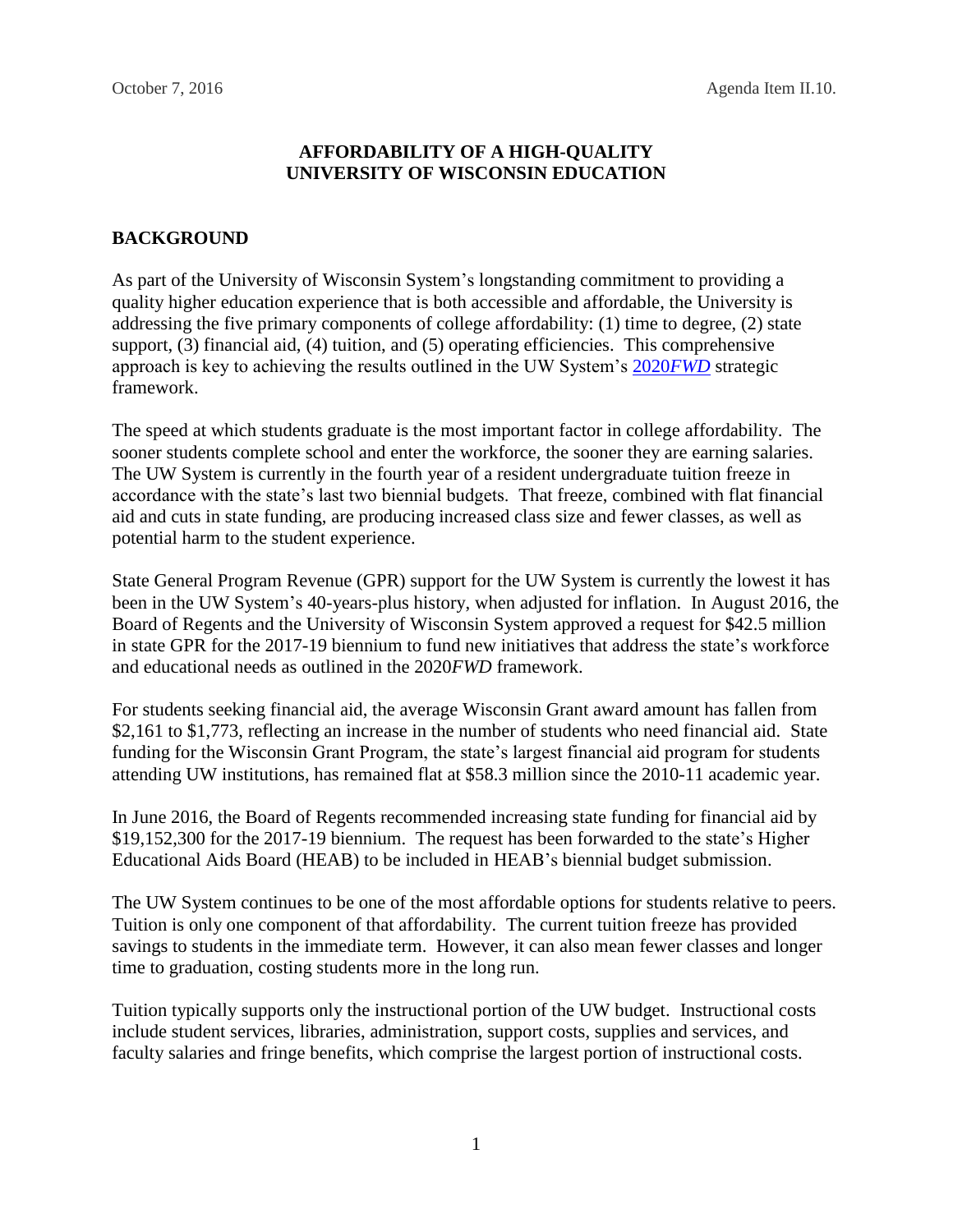As described at the August 2016 Board meeting, the UW System continues to pursue operational efficiencies as part of its Commitment to Operational Reform and Effectiveness (CORE) Project. In FY 2014, administrative costs in the UW System represented 6.2 percent of its budget, compared to the 8.8 percent national average for higher education institutions. To further enhance affordability for students and families, the CORE Project focuses on streamlining operations in four main areas: human resources, the budgeting system, information technology, and procurement.

In conclusion, the value of a UW System education is undeniable. Students graduate from the UW System with debt that averages less than the cost of a car, but earn about \$1 million more over their lifetime than someone with a high school diploma.

A college education can also help significantly during difficult economic times. According to a study conducted by the Georgetown University Center on Education and the Workforce, workers with a high school diploma or less lost 6.3 million jobs during the Great Recession, and very few of those jobs have come back. Meanwhile, the study states, "…the number of jobs requiring at least a bachelor's degree did not decline during the Great Recession and has exploded in the recovery. Today, there are 8.1 million more jobs for Americans with a bachelor's degree or above than existed when the recession began. Virtually all job growth in the U.S. since 2007 is in jobs requiring some form of postsecondary education."

## **REQUESTED ACTION**

Adoption of a resolution including a statement on the affordability of a high-quality University of Wisconsin education and establishment of resident undergraduate tuition for the 2017-19 biennium.

## **DISCUSSION**

The UW System's 2020*[FWD](https://www.wisconsin.edu/2020FWD/)* strategic framework, which is the basis for the UW System's 2017- 19 biennial budget request of \$42.5 million, provides many solutions to help address college affordability while building the workforce of tomorrow. College affordability and workforce development were the two biggest concerns voiced by the nearly 5,000 citizens, community leaders, business owners, and other stakeholders across the state who participated in the UW System's listening sessions over the past year.

Accordingly, the UW System has included the following solutions to help students in its 2020*[FWD](https://www.wisconsin.edu/2020FWD/download/2020FWD-Framework_spreads.pdf)* strategic framework:

- Developing additional collaborations with the System's Pre-K-12 partners to ensure more students are better prepared for college;
- Expanding college-credit options for high school students to provide the opportunity to shorten time to degree;
- Adding or expanding academic programs in areas most critically needed in Wisconsin's current and future workforce;
- Boosting flexible learning options for working adults so they can learn while they earn;